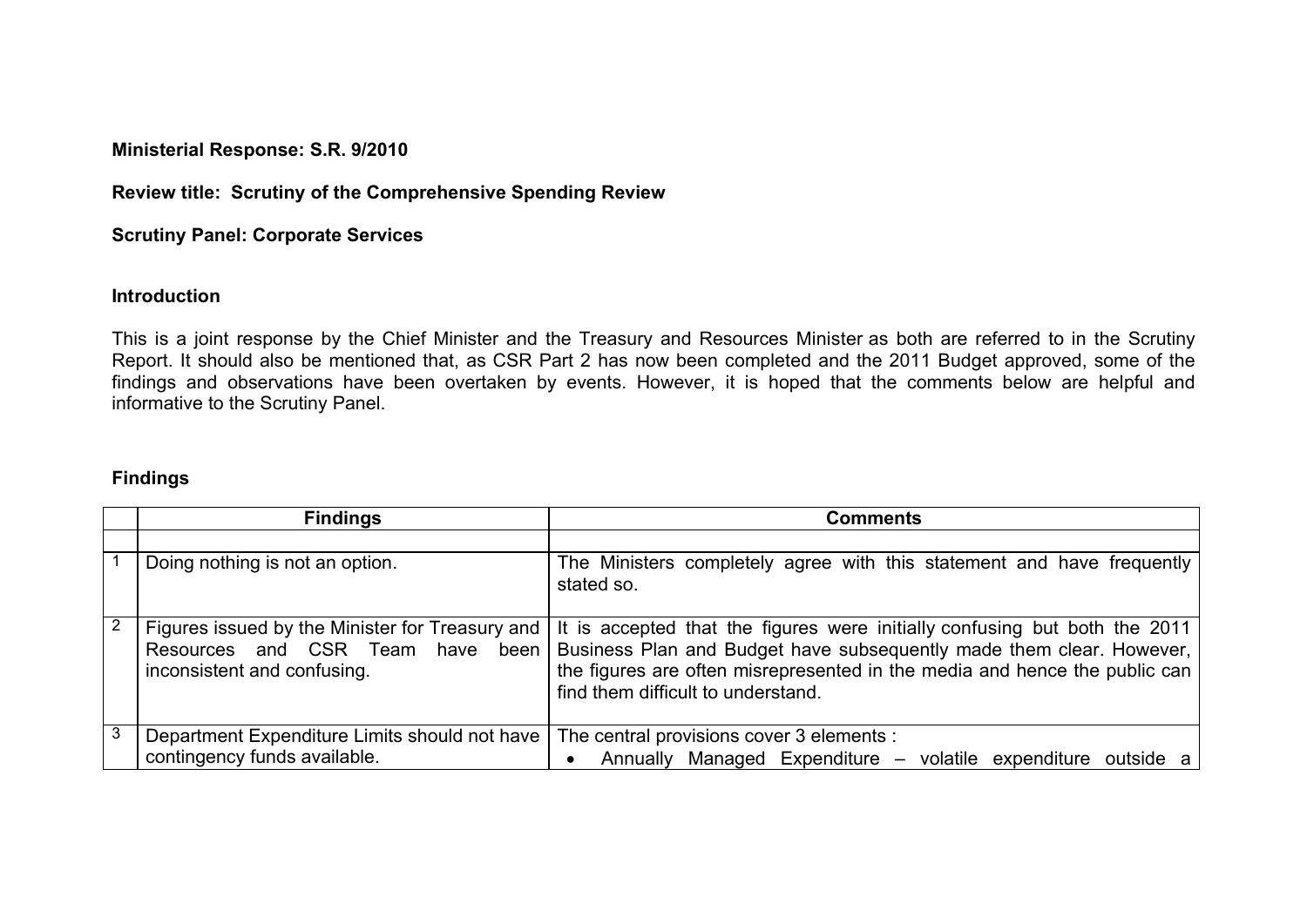|   |                                                                                                              | department's control (eg Social Security Supplementation and Income<br>Support). The report suggests this also includes items such as pay and<br>pensions but this is not the case.<br>Departmental Expenditure Limit - expenditure considered manageable<br>within a department<br>Unforeseen One Off Expenditure – exactly as the term suggests.<br>The report suggests that there should not be a provision for DEL but good<br>practice elsewhere recognises that there are times when changes in this<br>kind of expenditure cannot be managed from within a department, especially<br>in-year. The longer term effect may be able to be accommodated but the<br>immediate impact cannot. This is the prudent and sensible way to provide for<br>such events and will not lead to intentional overspending. |
|---|--------------------------------------------------------------------------------------------------------------|------------------------------------------------------------------------------------------------------------------------------------------------------------------------------------------------------------------------------------------------------------------------------------------------------------------------------------------------------------------------------------------------------------------------------------------------------------------------------------------------------------------------------------------------------------------------------------------------------------------------------------------------------------------------------------------------------------------------------------------------------------------------------------------------------------------|
| 4 | Department contingency funds should only be<br>funded from within their own budgets.                         | Departments will be encouraged to maintain their own contingency fund and<br>they will not be able to access central provisions unless it is clearly<br>demonstrated that internal contingencies have been maintained and used<br>appropriately.                                                                                                                                                                                                                                                                                                                                                                                                                                                                                                                                                                 |
| 5 | There is no mechanism to ensure that £50<br>million savings are achieved.                                    | The delivery of the increased target of £65 million savings is now the main<br>thrust of the CSR Team. A robust and deliverable plan is being drafted which<br>will incorporate appropriate monitoring and control as well as stewardship<br>and governance.                                                                                                                                                                                                                                                                                                                                                                                                                                                                                                                                                     |
| 6 | Although the Panel agreed with the principle of<br>the CSR, it considered the delivery is likely to<br>fail. | As above, the delivery of the savings target is critical. The initial savings of<br>2% have been agreed and the Budget includes an 'in principle' approval of a<br>spending envelope for 2012 and 2013 which encompasses the £65 million<br>savings target. The CSR Delivery Team will undertake an overall planning,<br>monitoring and co-ordinating role to ensure the target is attained. Chief<br>Officers, reporting to their Ministers, will be responsible for delivery of the                                                                                                                                                                                                                                                                                                                            |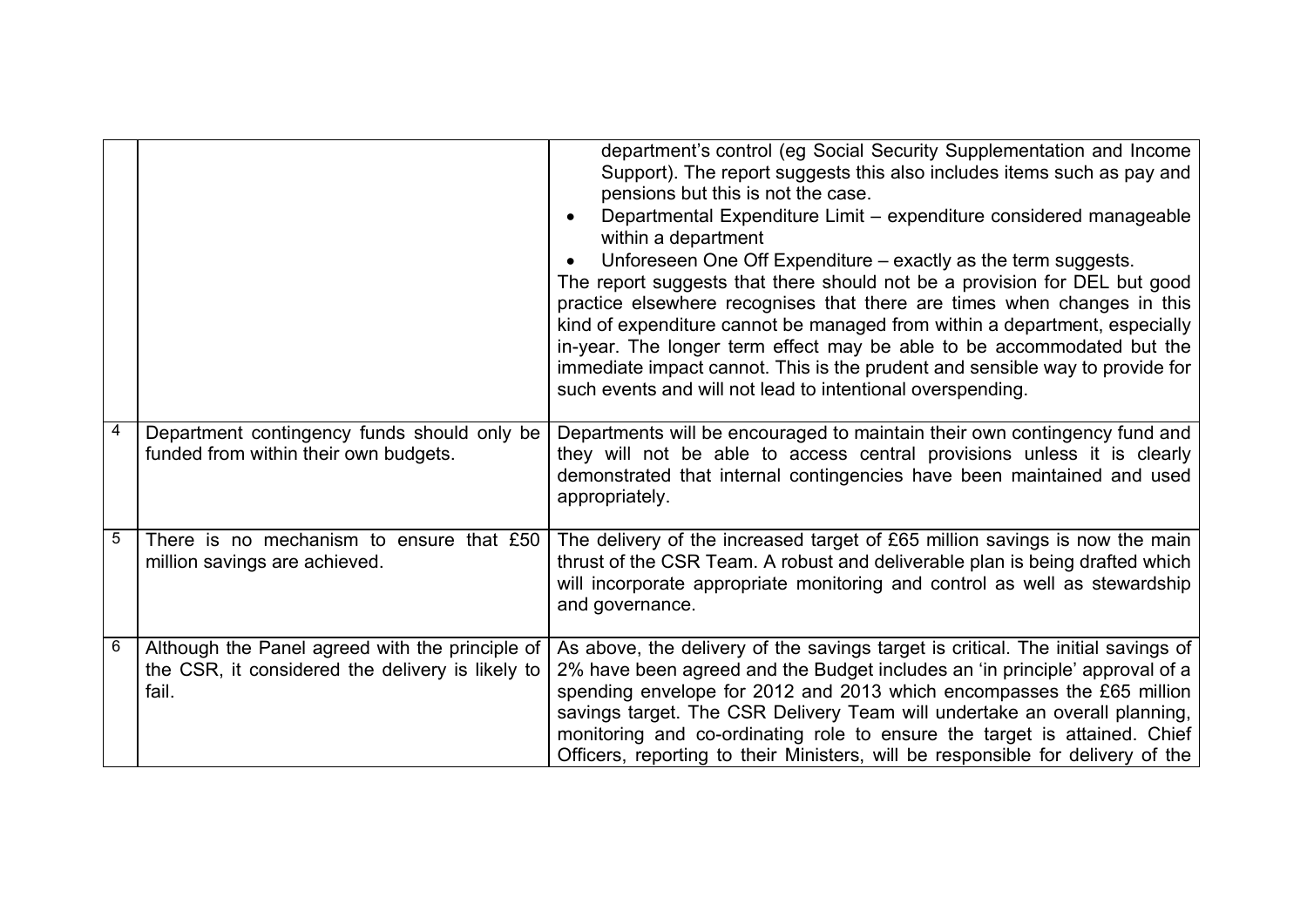|    |                                                                                                                                       | CSR proposals within their departments.                                                                                                                                                                                                                                                                                                                                                                                           |
|----|---------------------------------------------------------------------------------------------------------------------------------------|-----------------------------------------------------------------------------------------------------------------------------------------------------------------------------------------------------------------------------------------------------------------------------------------------------------------------------------------------------------------------------------------------------------------------------------|
|    | Only a few Ministers are rising<br>to<br>the<br>opportunities for significant changes.                                                | This Scrutiny review looked solely at the 2011 2% savings. These were not<br>significant and should have been 'business as usual'. The 2012/13 savings<br>of a further 8% was where significant changes would be required and these<br>have now been identified. All Ministers contributed to the savings target and,<br>in additional, the corporate savings of over £20 million will also be allocated<br>out over departments. |
| 8  | Ministers are responsible for the outcome of the<br>CSR.                                                                              | The Ministers completely agree with this statement.                                                                                                                                                                                                                                                                                                                                                                               |
| 9  | The balance between the CSR and FSR is key<br>to the impact of the CSR.                                                               | The Ministers completely agree and this is why an increased savings target<br>of £65 million was agreed subsequent to the 2011 Business Plan debate. It<br>became clear that members wanted to see a change in the balance between<br>taxes and savings and hence the Council of Ministers agreed an increased<br>target.                                                                                                         |
| 10 | Departments are not all responding to the CSR<br>timescales.                                                                          | Although some departments struggled to achieve the CSR deadlines, all<br>departments did return proposals which were then put forward in the 2011<br>Business Plan. Subsequently all departments responded with proposals to<br>achieve the further 8% for 2012/13.                                                                                                                                                               |
| 11 | HSSH do not have a routine cost identification<br>system.                                                                             | Improved financial management and reporting is being implemented as part<br>of the Treasury restructuring which will assist in ensuring proper and<br>appropriate financial control and monitoring is undertaken in all departments.                                                                                                                                                                                              |
| 12 | Without a routine cost identification system,<br>robust monitoring and measurement of the<br>success of proposals will be impossible. | Agreed but, as stated above, systems and processes are being improved<br>and the impact of the CSR proposals will be monitored and recorded.                                                                                                                                                                                                                                                                                      |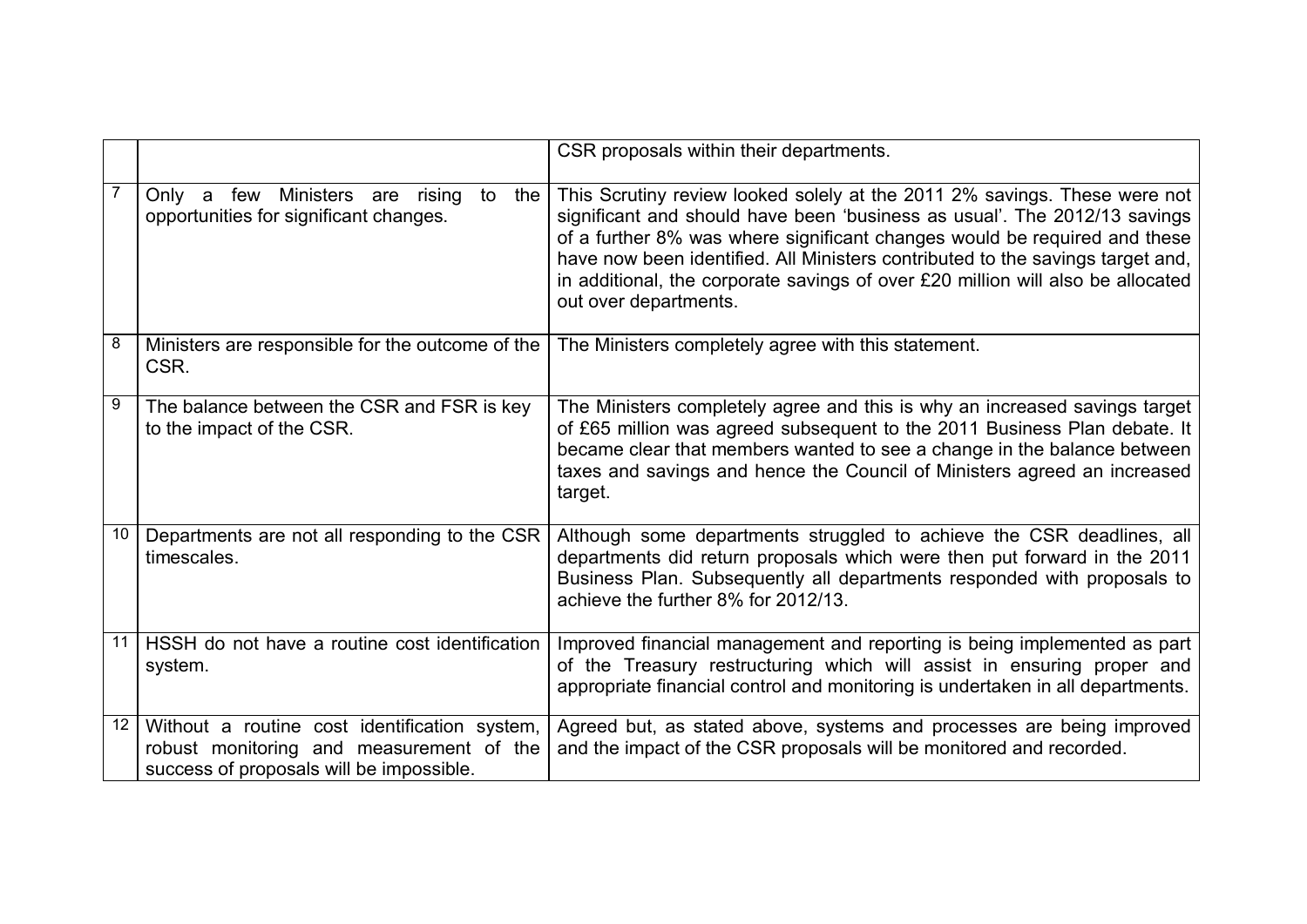| 13 | Successful inroads into<br>benefit fraud<br>may<br>reduce, or even avoid altogether,<br>future<br>proposals for necessary cuts in benefit.  | Completely agree and Social Security are already progressing this by<br>employing more fraud investigators. In a similar way, additional tax staff<br>have been employed to increase the tax revenues in the Tax Department.                                                                                                                                                                                                                                                                                                                  |
|----|---------------------------------------------------------------------------------------------------------------------------------------------|-----------------------------------------------------------------------------------------------------------------------------------------------------------------------------------------------------------------------------------------------------------------------------------------------------------------------------------------------------------------------------------------------------------------------------------------------------------------------------------------------------------------------------------------------|
| 14 | The States Assembly must not sidestep<br>unpopular and difficult decisions relating to<br>benefits                                          | The Ministers completely agree. The Social Security Minister has now<br>agreed to save £4 million from his budget in 2012/13 and the Chief Minister<br>and Treasury and Resources Minister will work with him to achieve this<br>target. It will not be easy but must be part of the overall savings plan.                                                                                                                                                                                                                                    |
| 15 | The Minister for Home Affairs must stand by his<br>decisions and not expect the responsibility to<br>be picked up by the States as a whole. | The Ministers agree and every assistance will be given to the Home Affairs<br>Minister to achieve his targets.                                                                                                                                                                                                                                                                                                                                                                                                                                |
| 16 | There is no saving recognised in the area of the<br>Treasury training budget.                                                               | The Treasury will achieve their savings $-$ if additional training is required in<br>other areas, the budget will have to be found from within cash limits.                                                                                                                                                                                                                                                                                                                                                                                   |
| 17 | States Members remuneration and membership<br>numbers is not part of the CSR.                                                               | The Privileges and Procedures Committee agreed to participate in the CSR<br>process albeit that the States of Jersey Law states that they alone are<br>responsible for their budget. Savings have been found in other areas of the<br>States Assembly budget and, in fact, following the States approval to reduce<br>their membership, ongoing savings have now been put forward. It is for the<br>States to decide on membership and the remuneration panel to decide on<br>pay. The Council of Ministers cannot interfere in this process. |
| 18 | The PPC must advise the States Members<br>Remuneration Review Body to consider an<br>invitation to join the CSR process.                    | This is a matter for PPC and not the Chief Minister or the Treasury and<br>Resources Minister.                                                                                                                                                                                                                                                                                                                                                                                                                                                |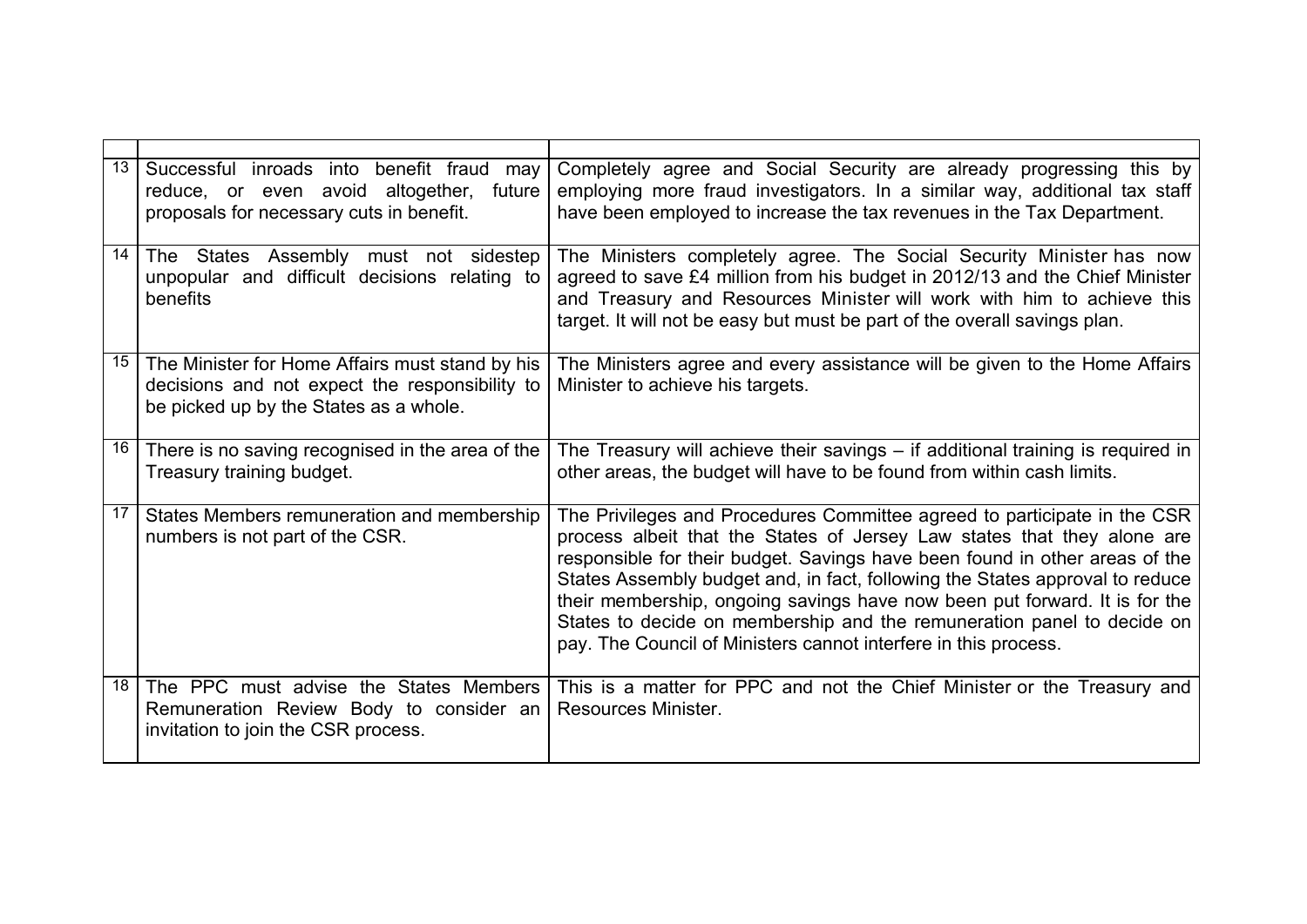| 19 | The Health, Social Security and Housing<br>Scrutiny Panel should review the changes<br>proposed in the Housing Department. | The Ministers agree – each Scrutiny Panel should review their departments'<br>proposals.                                                                                                                                                                                                                                                                                                                                                                                                                                                                                                                                                                                                                      |
|----|----------------------------------------------------------------------------------------------------------------------------|---------------------------------------------------------------------------------------------------------------------------------------------------------------------------------------------------------------------------------------------------------------------------------------------------------------------------------------------------------------------------------------------------------------------------------------------------------------------------------------------------------------------------------------------------------------------------------------------------------------------------------------------------------------------------------------------------------------|
| 20 | Large savings will be found in the cross cutting<br>areas of the States.                                                   | It is acknowledged that, as part of the CSR Part 1 process for 2011, the<br>major cross cutting elements were not considered. However, for 2012/13, a<br>target of £20.5 million has been allocated to Terms and Conditions of all<br>States employees and procurement. Support from central departments -<br>HR, ISD and Property – will be key to departments also achieving other<br>savings and certainly IS/IT support and provision and Property Strategy are<br>incorporated.                                                                                                                                                                                                                          |
| 21 | Jersey needs to decide if economic principles<br>from outside apply to Jersey.                                             | There are few economic principles that can be applied regardless of the<br>nature of the economy concerned and the economic conditions it faces. The<br>Jersey economy is different compared to its larger neighbours given its focus<br>as an offshore centre but also as a small island economy with limited<br>resources. Jersey is not immune to the basic economic principles but<br>economic analysis and advice will be critical in determining what economic<br>principles apply to Jersey and under what conditions. We should not<br>slavishly apply economic principles to Jersey and neither should we just<br>assume that Jersey is so unique that the basic rules of economics do not<br>apply. |
| 22 | success of the CSR.                                                                                                        | Some invest to save is necessary to ensu The Ministers completely agree and this is why a Restructuring Provision is<br>included in the 2011 Budget and within the spending envelope for 2012/13<br>and also why the Article $1(1)(8)$ establishing an early fund for Voluntary<br>Redundancies was requested and approved by the States earlier this year.<br>This level of savings cannot be achieved without some investment.                                                                                                                                                                                                                                                                              |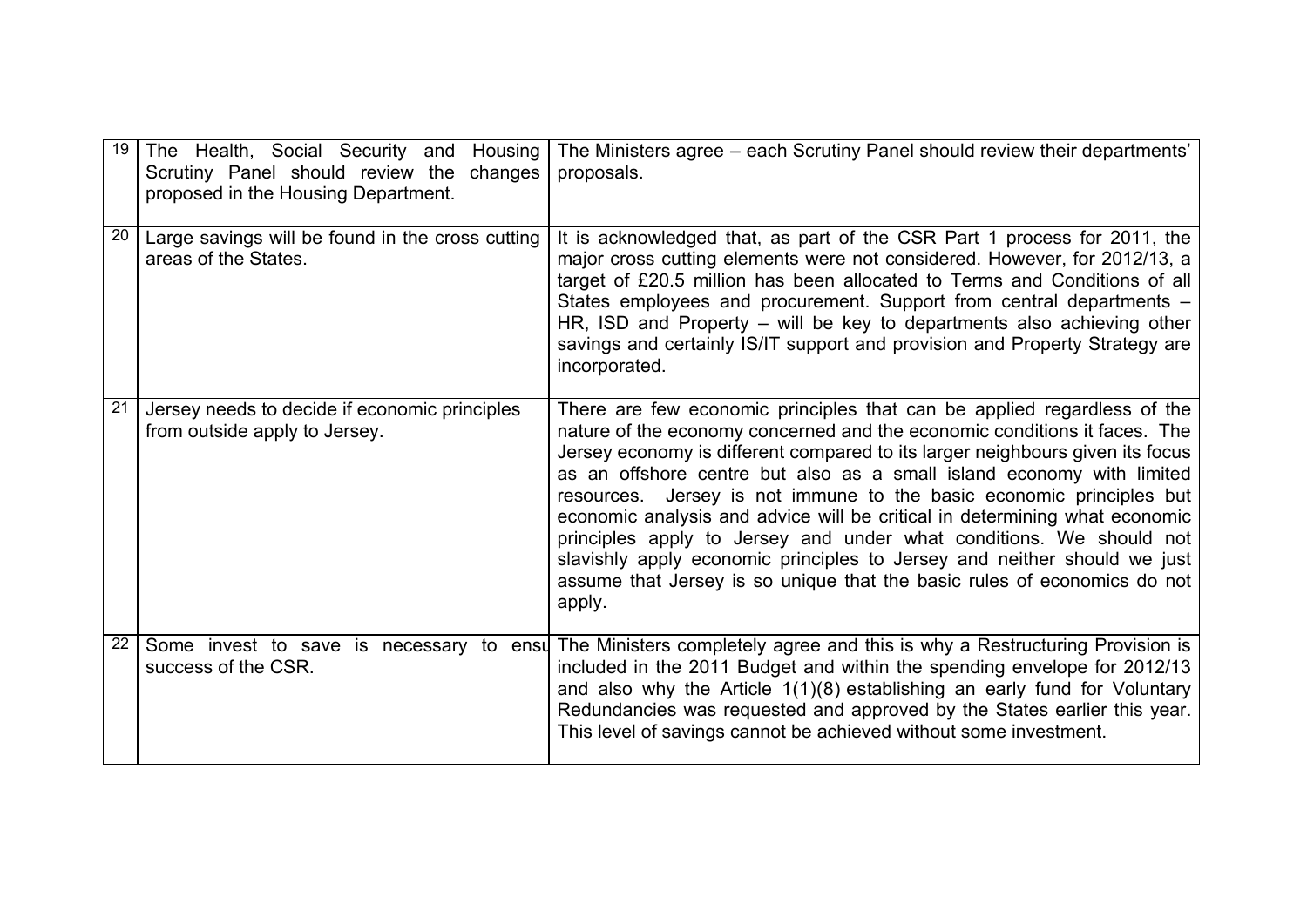| 23 | 2% cuts create minimal social impact.                                                                 | The Council of Ministers proposals have been designed to minimise the<br>impact on front line services as far as possible.                                                                                                                                                                                                                                                                                                                                                       |
|----|-------------------------------------------------------------------------------------------------------|----------------------------------------------------------------------------------------------------------------------------------------------------------------------------------------------------------------------------------------------------------------------------------------------------------------------------------------------------------------------------------------------------------------------------------------------------------------------------------|
| 24 | Significant work needs to be done on public<br>perception of the roles undertaken by States<br>staff. | The Ministers agree that the public do not understand everything that the<br>public sector do. They see the front-line roles but not those behind the<br>scenes. Better communication in this regard would be helpful.                                                                                                                                                                                                                                                           |
| 25 | The Island is being nudged towards a high tax,<br>high spend government.                              | The Ministers do not agree with this finding. The reason for cutting public<br>expenditure is to ensure Jersey is not a high spend government and,<br>although taxes are increasing, this is not to the level to suggest Jersey is a<br>high tax jurisdiction. The proposed tax increases are less than are being<br>implemented in almost all other developed economies.                                                                                                        |
| 26 | The Council of Ministers may not have the<br>resolve to deliver the full CSR package.                 | It is critical that the Council of Ministers remains determined to deliver the<br>savings especially now that taxes will increase.                                                                                                                                                                                                                                                                                                                                               |
| 27 | The Council of Ministers must undergo a<br>change of culture to succeed with the full CSR.            | Both Ministers completely agree with the statement made in the Scrutiny<br>report that 'Doing things differently must be the normal thought process, not<br>the exception'. This will mean a change of culture throughout the States<br>including the Council of Ministers.                                                                                                                                                                                                      |
| 28 | What happens to Ministers who fail?                                                                   | The 2011 2% budget reductions are now inscribed in budgets and the<br>Accounting Officers are responsible for delivering the savings to ensure their<br>budgets are not exceeded. The 2012/13 spending envelope has now been<br>approved by the States in the 2011 Budget and the Council of Ministers<br>have agreed to deliver budgets within the overall envelope. If initial<br>proposals prove to be undeliverable, alternative initiatives will have to be put<br>forward. |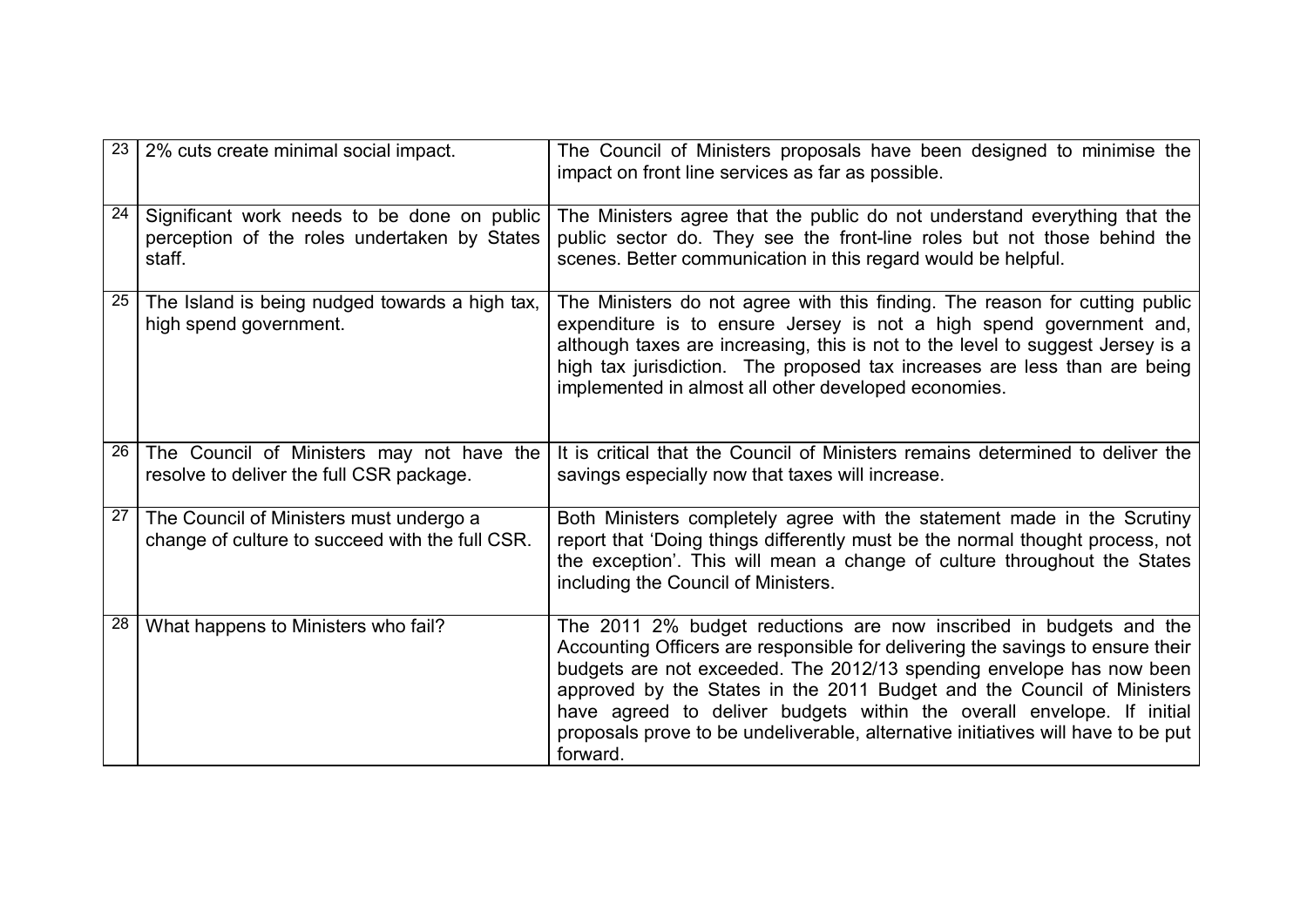| 29 | 2% savings are only the start of the process.                                 | The Ministers completely agree with this statement - as already mentioned,<br>the 2% should just have been 'business as usual' with the main effort going<br>towards identifying the additional 8% in 2012/13. Furthermore, this process<br>will not finish with 2013. As stated above under Finding 27, a change of<br>culture is required to be constantly examining ways of doing things<br>differently and more efficiently to save money.                                                                          |
|----|-------------------------------------------------------------------------------|-------------------------------------------------------------------------------------------------------------------------------------------------------------------------------------------------------------------------------------------------------------------------------------------------------------------------------------------------------------------------------------------------------------------------------------------------------------------------------------------------------------------------|
| 30 | The CSR timescales, as agreed by the Council<br>of Ministers, were exclusive. | Both Ministers acknowledge that the time available for Scrutiny to do their<br>job on the 2011 Stage 1 CSR process was not appropriate and will<br>endeavour to work with Panels in the future to ensure an effective Scrutiny<br>process is written into the timescales.                                                                                                                                                                                                                                               |
| 31 | Jersey needs an economic growth policy.                                       | The existing economic growth framework covers skills, enterprise,<br>competition, infrastructure and macroeconomic stability and is the legacy of<br>the previous Economic Growth Plan.<br>Policies should continually be<br>reviewed and evaluated and only continue where they have been<br>successful. New policies should also be developed to build on previous<br>ones and fill gaps in the existing framework. Jersey has an economic<br>growth framework and work is already underway to update and improve it. |
| 32 | The election period due in 2011 is a threat to<br>the success of the CSR.     | The election period always brings challenges to the ongoing process of<br>government. However, the 2011 Budget included an overall spending<br>envelope which the States approved and the delivery mechanism to work<br>up the 2012 and 2013 proposals has started. It is hoped that the election<br>process will not adversely affect the CSR.                                                                                                                                                                         |
| 33 | The Panel anticipates the CSR will fail to<br>produce £50 million of savings. | The Ministers do not agree – and the increased target of £65 million must be<br>achieved to support the increased taxes which will be implemented.                                                                                                                                                                                                                                                                                                                                                                      |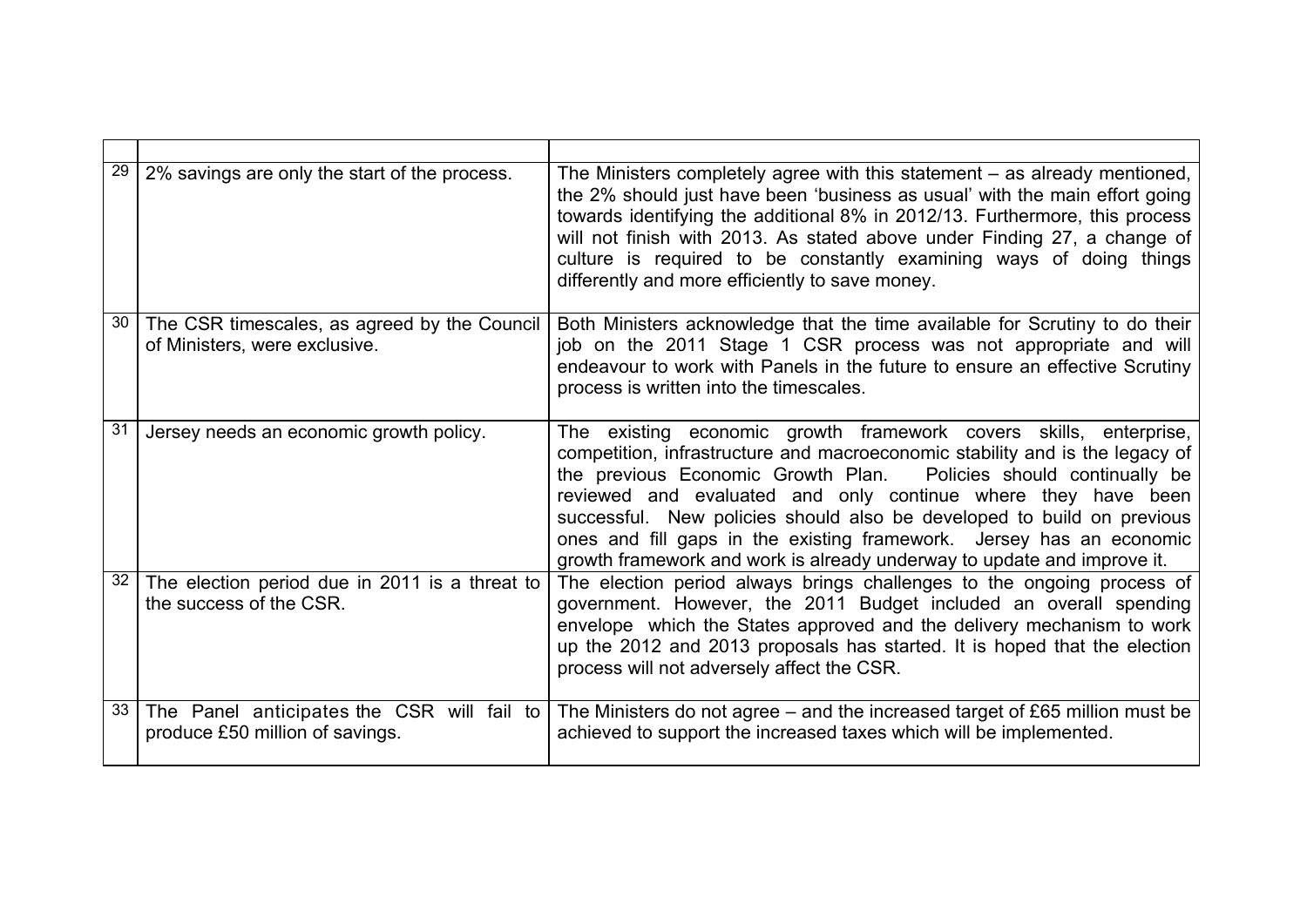| $\sqrt{34}$ Very little has emerged relating to user pays. | Both Ministers, and the Council of Ministers as a whole, were disappointed    |
|------------------------------------------------------------|-------------------------------------------------------------------------------|
|                                                            | that not more user pays proposals were forthcoming. It may be that,           |
|                                                            | because user pays proposals could not be used to offset each department's     |
|                                                            | savings targets, that they were not given the consideration necessary. But it |
|                                                            | was important that departments or Minister could not put forward additional   |
|                                                            | charges in place of actually reducing their expenditure. More work will be    |
|                                                            | done on this aspect to see whether there are other opportunities which are    |
|                                                            | appropriate to progress.                                                      |

## **Recommendations**

|    | <b>Recommendations</b>                                                                                           | To | Accept/<br>Reject | <b>Comments</b>                                                                                                                                                                                                                                                                                                                                                                                                | <b>Target date</b><br>of action/<br>completion |
|----|------------------------------------------------------------------------------------------------------------------|----|-------------------|----------------------------------------------------------------------------------------------------------------------------------------------------------------------------------------------------------------------------------------------------------------------------------------------------------------------------------------------------------------------------------------------------------------|------------------------------------------------|
|    | The Minister for Treasury and Resources must<br>publish details of the total forecast deficit in<br>clear terms. |    | Accept            | The 2011 Business Plan and Budget not<br>only explained clearly what the deficit is<br>forecast to be but also put it in context and<br>explained how it has developed.                                                                                                                                                                                                                                        | Done                                           |
| 2. | If DEL contingencies are required, they should<br>be funded by a further 2% saving from<br>departmental budgets. |    | Reject            | As explained in the above comments, this<br>is a prudent central contingency. A further<br>2% saving to provide for this would not<br>have been possible and the overall<br>spending envelope incorporates<br>this<br>requirement. Following the States approval<br>of Deputy Vallois's amendment, there are<br>now only limited provisions for either DEL,<br>AME or unforeseen expenditure<br>ın<br>2012/13. |                                                |
| 3. | The CSR team must devote a high priority to                                                                      |    | Accept            | The cross cutting elements are important                                                                                                                                                                                                                                                                                                                                                                       | Ongoing                                        |
|    | the crosscutting areas of the organisation.                                                                      |    |                   | and warranted a review of Terms and                                                                                                                                                                                                                                                                                                                                                                            |                                                |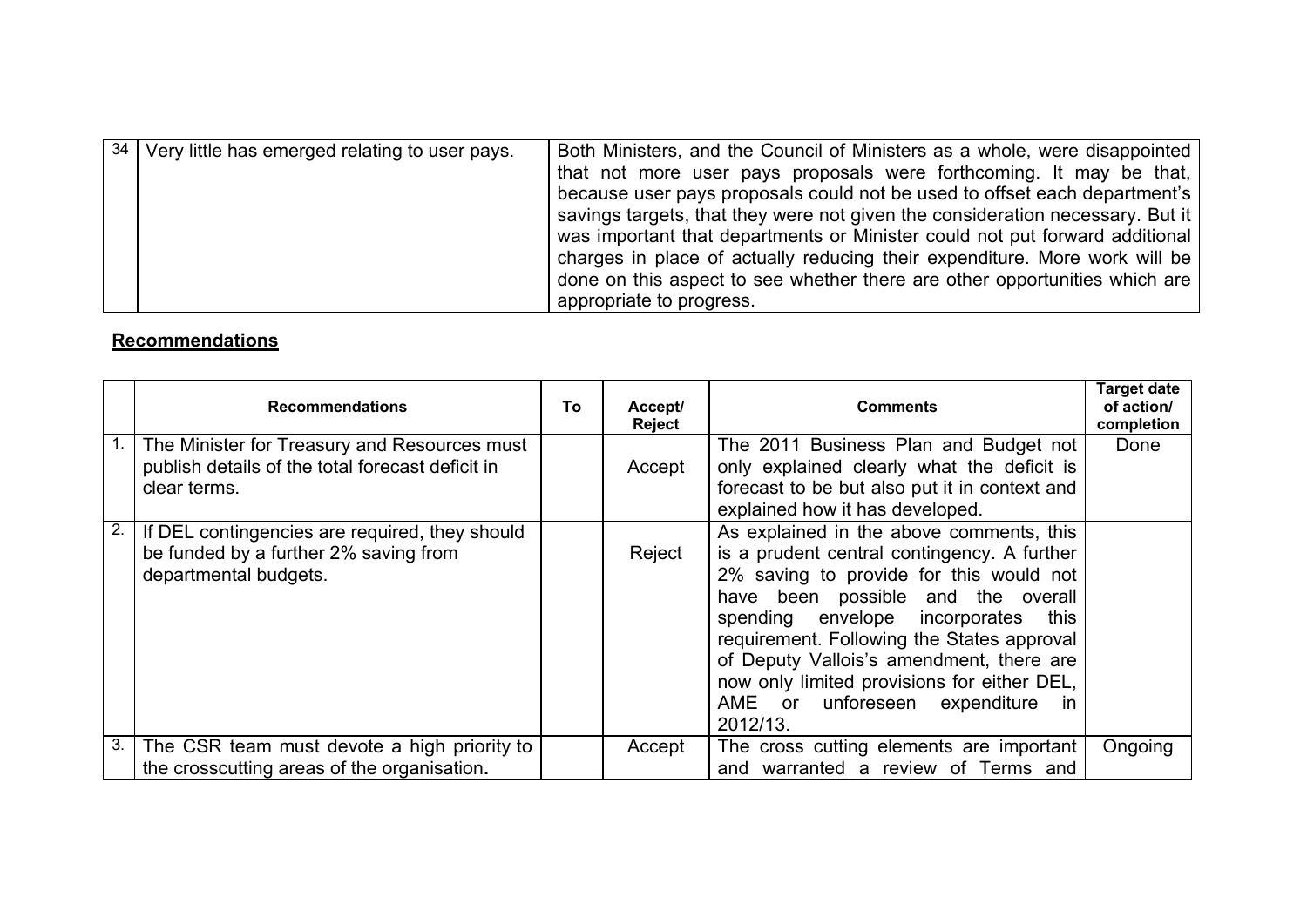|    |                                                                                                                                               |        | Conditions as well as significant investment                                                                                                                                                                                                                                                                                                                                                                                                                                                |         |
|----|-----------------------------------------------------------------------------------------------------------------------------------------------|--------|---------------------------------------------------------------------------------------------------------------------------------------------------------------------------------------------------------------------------------------------------------------------------------------------------------------------------------------------------------------------------------------------------------------------------------------------------------------------------------------------|---------|
|    |                                                                                                                                               |        | in procurement. This is now ongoing.                                                                                                                                                                                                                                                                                                                                                                                                                                                        |         |
| 4. | The Chief Minister must justify and provide<br>analysis of why Jersey is always different in<br>each case.                                    | Reject | Jersey is not always different but whether it<br>is deemed to be different for certain<br>reasons or more conventional, this should<br>be made clear when justifying policies.                                                                                                                                                                                                                                                                                                              |         |
| 5. | The Chief Minister must make documentation<br>publicly available listing and explaining both<br>the 'Invest to Save' and 'Growth' principles. | Accept | The 2011 Growth is itemised in the 2011<br>Business Plan and the Paras 5.4.6 and<br>5.4.7 detail the rationale for both growth<br>and Restructuring Costs ('Invest to Save').                                                                                                                                                                                                                                                                                                               | Done    |
| 6. | A clear statement is needed from the Council<br>of Ministers on the direction they intend to take<br>the Island.                              | Accept | The clear statement was made both in the<br>2011<br><b>Business</b><br>Plan<br><b>Budget</b><br>and<br>documents which was then debated by the<br>States.                                                                                                                                                                                                                                                                                                                                   | Done    |
| 7. | The Chief Minister must not allow Ministers to<br>fail to deliver the CSR savings.                                                            | Accept | The 2011 savings are now inscribed and<br>budgets and will be delivered. The Council<br>of Ministers agreed to bring forward<br>budgets to achieve the overall spending<br>envelope in 2012/13 and, in the 2011<br>Budget debate, the States approved these<br>spending limits. Ministers will have to<br>deliver savings/user pays proposals to<br>deliver the £65 million. There will be<br>flexibility to deliver savings in different ways<br>if these are considered more appropriate. | Ongoing |
| 8. | <b>Ministers</b><br>be<br>to<br>take<br>must<br>prepared<br>responsibility for failure to achieve the required<br>CSR savings.                | Accept | Ministers must take responsibility for<br>delivering the level of savings approved<br>and be prepared to explain why variations<br>have occurred and how they will be                                                                                                                                                                                                                                                                                                                       | Ongoing |